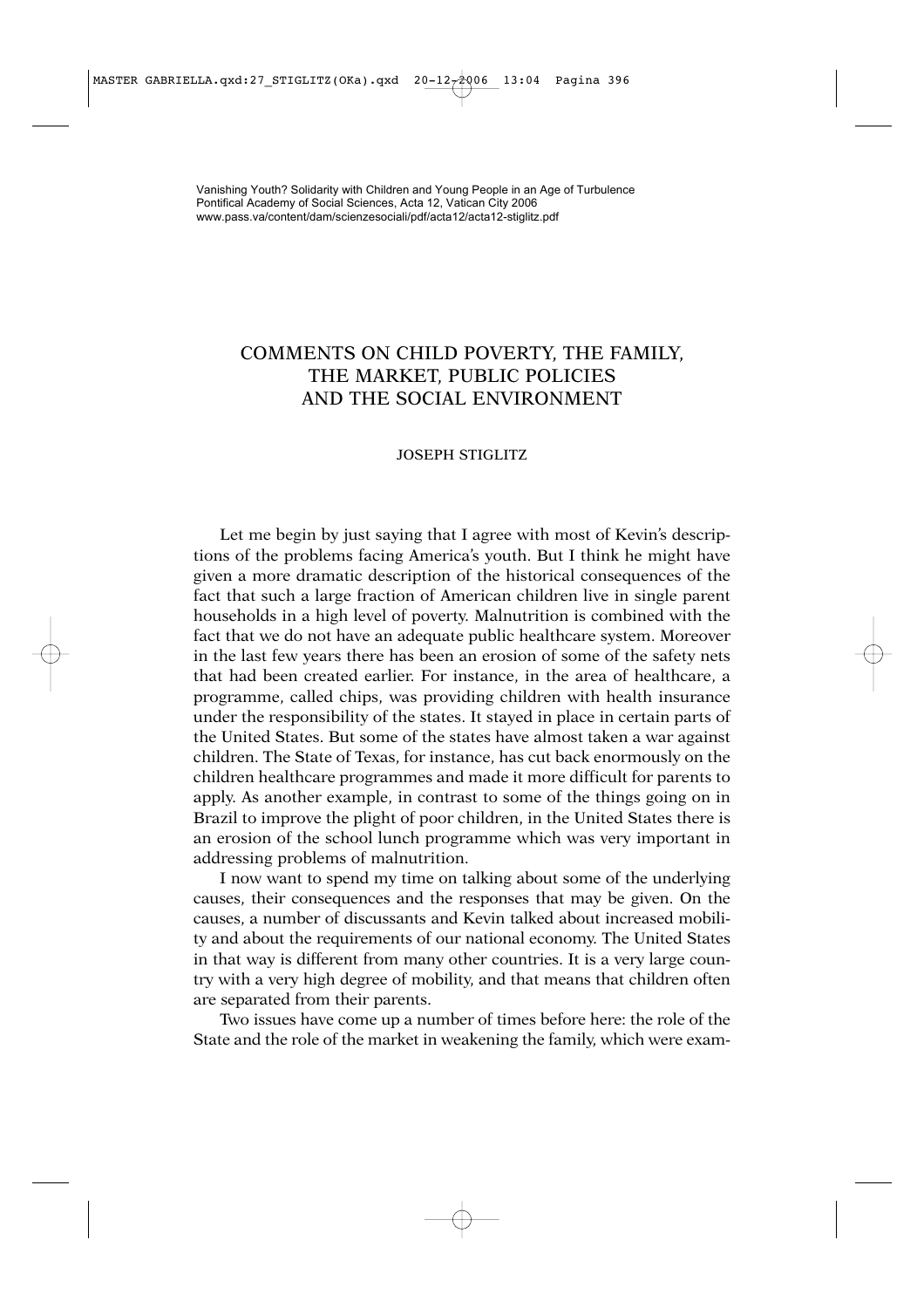ined on saturday afternoon by Professor Mlčoch in his paper and subsequently discussed. First I want to emphasize the point I then made. When it decides to provide more social services, the State puts less responsibility on the family and this may lead to a weakening of the role of the family and of the bonds within the family. To a large extent the State took such increased roles because they were not being performed. The State was then filling a gap. But it was a vicious cycle to the extent that it had the effect of weakening the family. However, since the alternative would have been to leave these vast needs unmet, I think there was really no alternative but for the State to take on an increased role.

The second issue was the question of the role of the markets in weakening the family. On this point I should like to speak at some length. First, we cannot ignore that extending the market has a positive role, in freeing people's time. This means that women in developing countries do not have to spend as much time gathering wood, energy, or water. By the way, in the United States, given the high value that Americans have placed on consumerism, the time that we spend working is higher than in almost any other society (the number of hours worked by the average American worker is about 20% more than that worked by the average European worker). Actually this is related the growing inequality in America and to the particular problem of lower income families. The fact is that wages in the United States at the bottom of the income distribution have stagnated for 25, 30 years. Our economy may be exhibiting increases in GDP, but they are not being translated into higher wages at the bottom and even at the middle.

I now want to comment on a difficult issue that has come up repeatedly in the discussion earlier this morning, namely the role of the family in risk-bearing. Some argue that the family is the most important insurance provider that people have. Others point out that the market has one big advantage, namely that it spreads risks widely and actually is a more efficient distributor of risks. But, on the other hand, it is now well known that insurance markets generate perverse incentives because of 'moral hazard'. For many the insurance market appears to be much less efficient in monitoring moral hazard than the family is: indeed the family is better able to ascertain whether one of its members is suffering because of something beyond his on her control or because of carelessness. A number of years ago, in a paper with Richard Arnott of Boston College, we looked carefully at the issue and showed that, even on economic terms, one had to be careful about saying whether in fact the replacement of the family by the market would be efficient.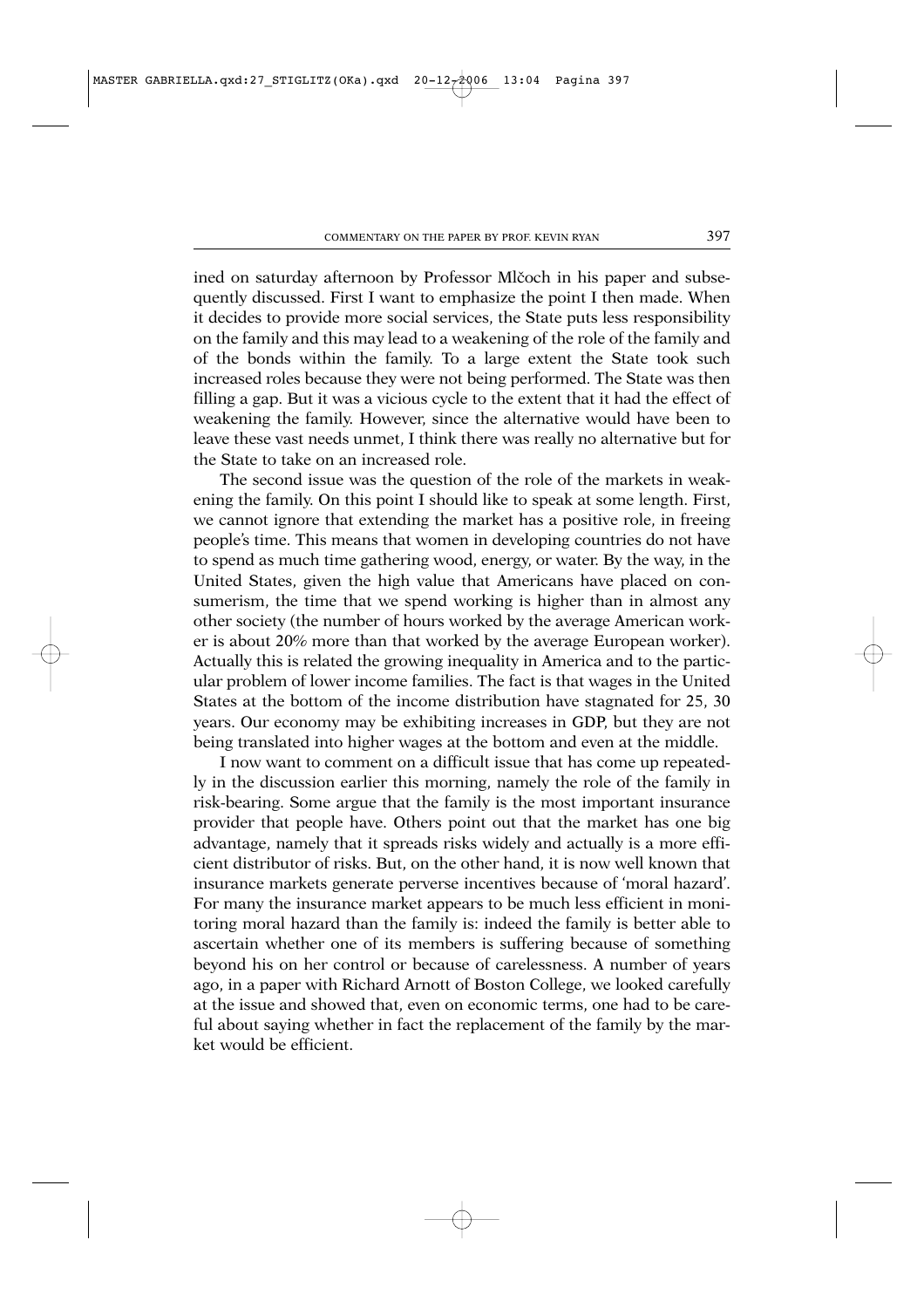Again on the relationship between markets and the family, the next comment concerns a real issue in many developing countries, particularly in Africa. There is such a strong inter-generational solidarity that it may be an impediment to development, at least in many people's interpretations. Individuals would realise that, if their income goes up, they will have to share it with an extended family. Such a prospect would lower individual incentives. Another issue is a result of women being more actively involved in the labour force. It gives them the option of divorce, which they did not previously have because of economic necessity. That has effects for the children. But the fact that women can make those choices freely is an enhancement of their wellbeing. In some Muslim countries for instance the husband can say to the woman 'I divorce thee' three times, and the divorce happens. Changes of legal frameworks may create more symmetry. Such an interesting development occurs in Bangladesh where some loans for mortgages are provided on the condition that the house be put in the name of the woman. If the husband says 'I divorce thee' three times, the woman can say 'yes, you have to leave', and he becomes homeless as opposed to she becoming homeless. The little change in finance has the potential of having effect on family stability and on economic power within the family.

Well, the final comment I want to make on the relationship between markets and family relates to a recent development in the United States where the soaring real estate prices have meant that many children have become more dependent on their families in their twenties and thirties. They cannot afford to have a home of their own and they have to borrow from their parents. I am not sure how good it is. But it has strengthened family bonds by making the children once again dependent on their parents.

I am now turning back to remarks having to do with increases in poverty, particularly with the responses that can be given. Indeed it is extremely important for public policy to deal with the economic consequences of family dissolution, leading to single parent families, to childhood poverty and malnutrition. These are becoming increasingly important social issues. It is important to have programmes, like the earned income tax credit, that provide increased income to those who work. We also need to be sensitive to the policies that may have exacerbated some of the problems we talked about.

Let me begin with tax policies. It has been argued that our past tax system discouraged labour force participation of women (note that this may have been good from the perspective of family stability). Interestingly, the current administration has been changing the tax system and encouraging female participation in the labour force. On the other hand, our welfare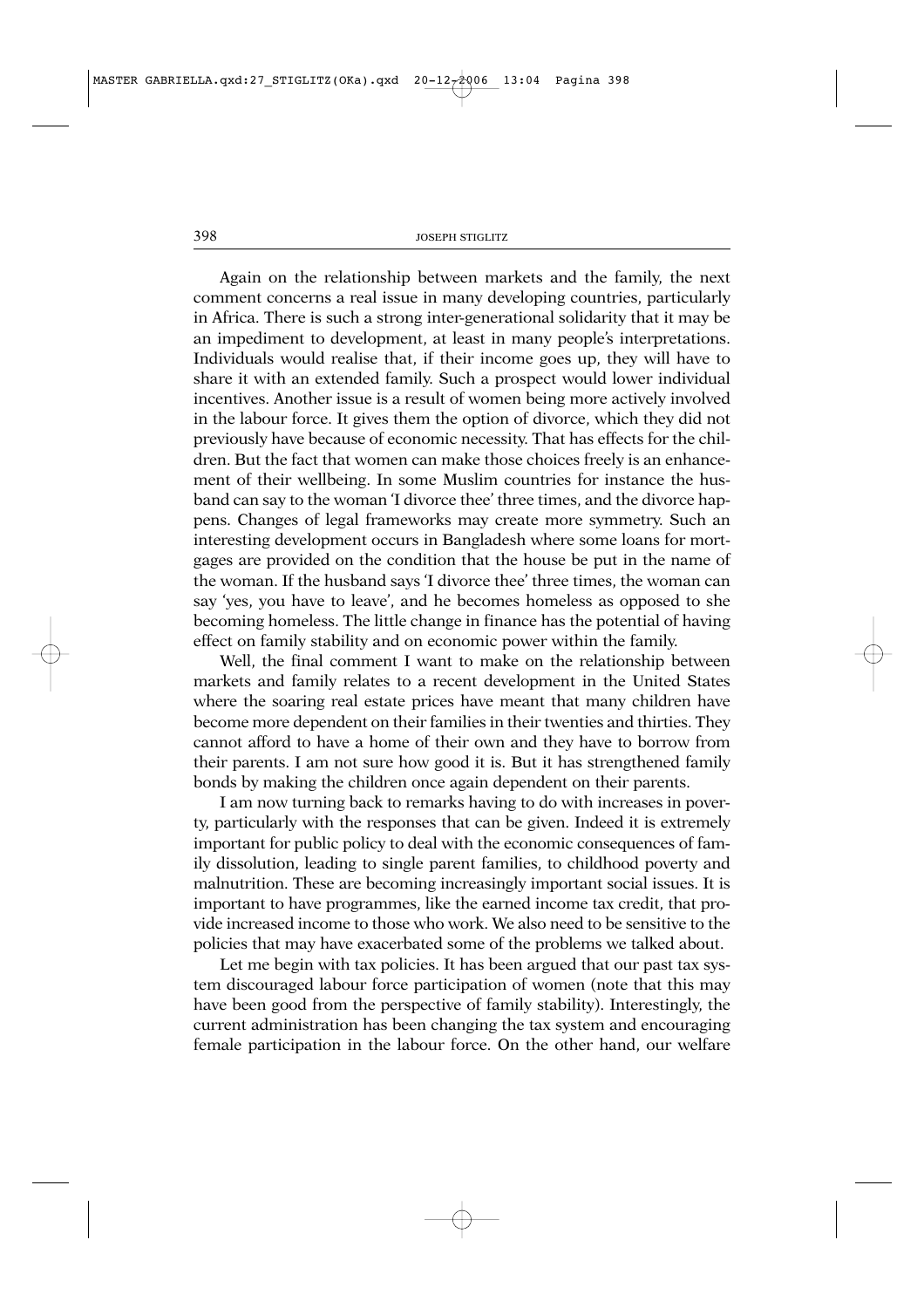programmes have the effect of encouraging single parenthood because if a woman gets married, she loses her eligibility for welfare. I think there ought to be more recognition of the incentive effects of these programmes.

Now, let us consider what has to do with the media. I think Kevin is right in saying that the media play a very important role. It used to be that, in order to get a TV licence, you had to do a certain amount of public services broadcasting, like education broadcasting. The philosophy here was very clear: the airwaves, or the spectrum as we call it, was a nationally owned natural resource. When we decided to privatise it, the question ought to have been: under what conditions will privatisation be consistent with our social values? Among those ought to have been a high requirement on educational progamming and strong restrictions on the adverse kind of programming that Kevin was criticising. But we did not give that response and did not encourage the use of the media in a positive way.

As a third kind of response we ought to be more actively thinking about controlling the environment in which our children grow up. And this speaks to the question of, for instance, the government using subsidies to encourage some movies. But there has been an initiative within the WTO by the United States to restrict the ability of governments to subsidise movies. The French have resisted this initiative and it remains an issue under debate. More generally, the question is whether it is legitimate to pursue through the media a variety of social agenda. I think we ought to, and I worry about losing that ability within international agreements.

As the family gets weaker, another kind of response follows from the realisation that a lot of functions of the family can now be more actively undertaken through communities. Part of the transmission of values can be done through schools or other communities. The idea that the government ought to provide financial support to such communities should be more on the national debate. We ought to recongnize that things can be done to create a better learning environment, particularly for lower income individuals. We need to have summer camps. We need to have after-school programmes. So is the way to help substitute for some of the things that the family has provided in the past.

Let me just take an illustrative example from my American environment. We used to have a national guard, which was a community-based group involved in rescues and cases of emergencies. When you had a flood, it brought in a whole group. But they also had a social function and an ongoing basis. They got together once a month and they march around. They could also take children, helping them to learn skills and get jobs. They